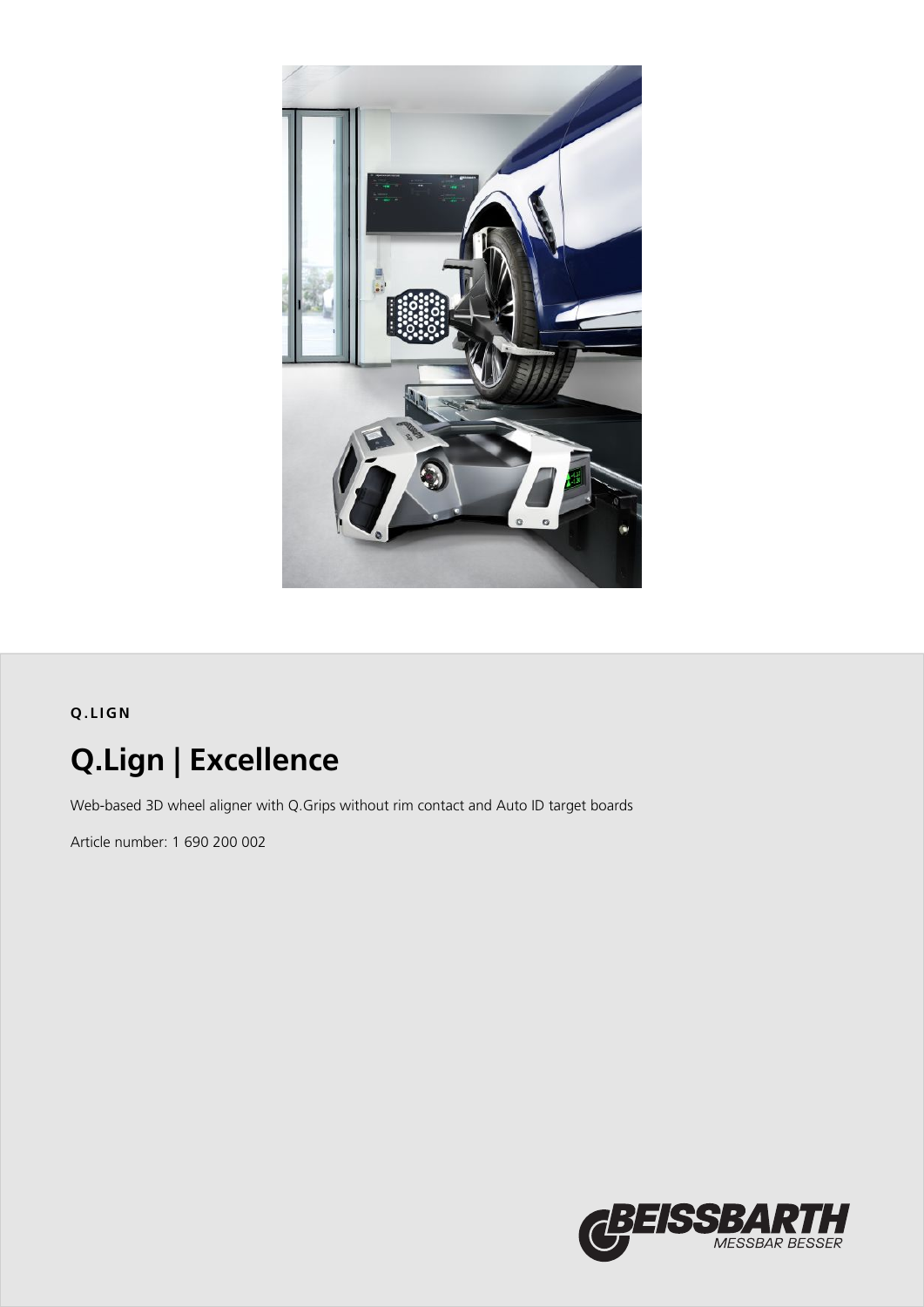## **Description**

#### **The World's most innovative Wheel aligner**

Q.Lign is our answer to an increasingly digital and fast-paced world: ultra fast, compact, connected

#### **World's First Web-based wheel aligner**

- Compact web-based technology generates results instantly
- Stream-to-X: Directly display the software on any TV, PC, laptop or smartphone
- Unleash the full power of connectivity by integrating Q.Lign into your daily workshop processes and systems

#### **Get all the speed you want without compromising on accuracy**

- Ultra fast software with optimized workflow of the complete alignment process
- Q.Grip wheel clamps mounted in seconds, without any rim contact

#### **Full mobility, infinite possibilities**

- Completely wireless thanks to high performance Li-Ion batteries
- Installation on any alignment lift type, above and inground
- Runout compensation in any lift height, from zero to top position
- Permanently use the space in front of the lift for headlight testing and ADAS calibration

#### **Work smarter, not harder**

- Get values the second the targets are recognized to immediately spot vehicles involved in accidents
- Measure with any target on any wheel position to save time and eliminate user error
- Active lift control: Our recipe for success for straight steering wheels
- Have the values always in sight from under the vehicle with the four OLED screens on the sensor heads

#### **Putting the customer first**

- Easy to understand printouts
- Theme-based printouts (e.g. accident report) instead of one size fits all
- Measurement of all common wheel alignment angles, including vehicle dimensions for easy detection of vehicles involved in accidents

#### **Scope of delivery:**

- 2 compact Q.Lign sensor heads with OLED displays
- Trolley with display module, 27" monitor and printer
- 2 Li-Ion batteries with charging station
- 4 O.Grips without rim contact
- 4 targets with auto-identification
- New Generation Software
- Extensive target database
- Lift adaption
- Steering wheel and brake pedal lock
- Front turnplates

### **Accessories**

1 690 200 013 ADAS target boards | for Q.Lign

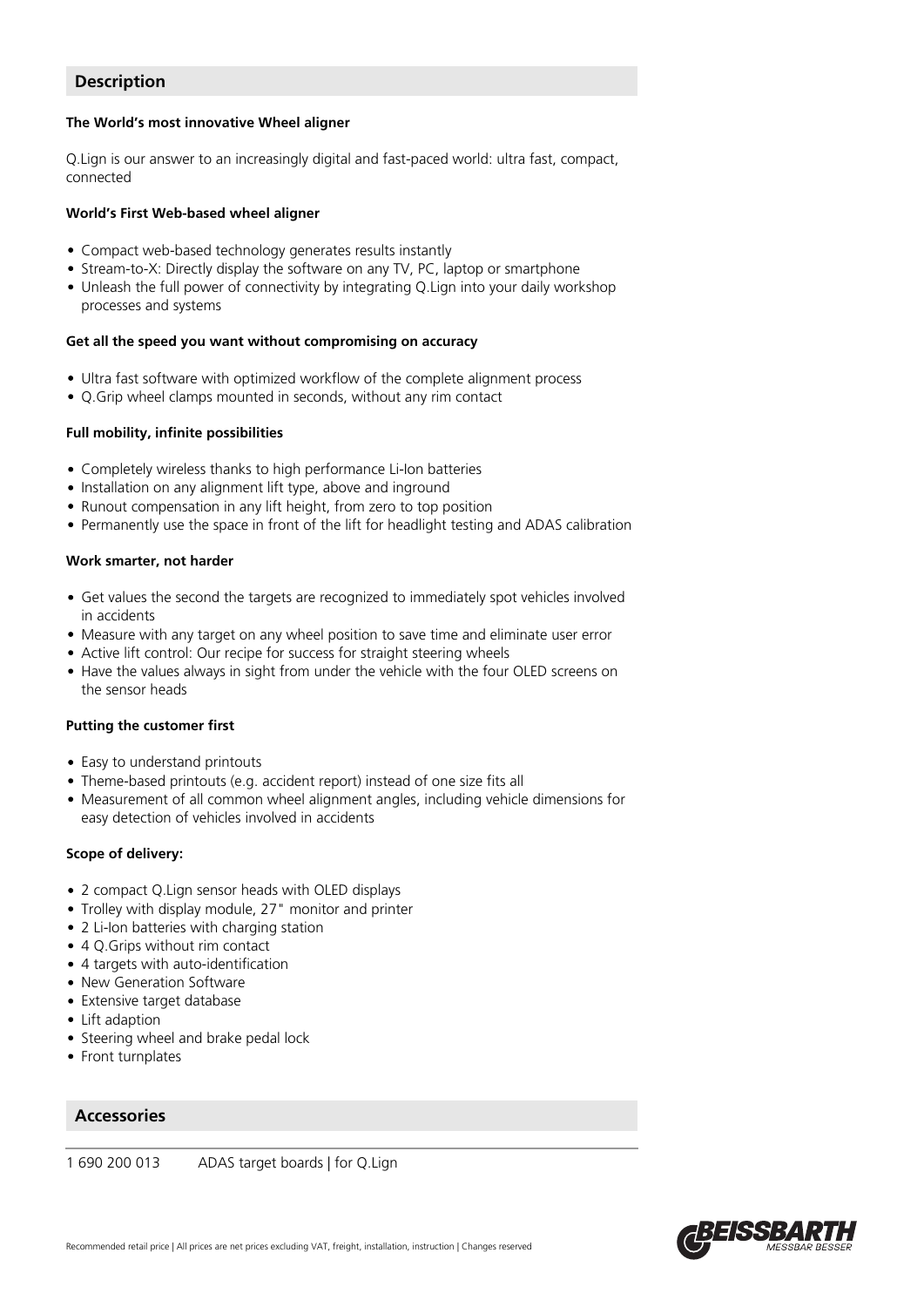| 1690 101 010  | Adapter set Q.Grip   for Q.Lign   4 pcs.                           |
|---------------|--------------------------------------------------------------------|
| 1690 201 029  | Powerbox for Q.Lign                                                |
| 1 690 203 025 | Power connection cable 10 m                                        |
| 1690 203 041  | Power connection cable 15 m                                        |
| 1690 201 069  | Duo-battery charging station for Q.Lign   incl. accessories        |
| 1 690 203 053 | Battery for Q.Lign   Li-Ion   99 Wh                                |
| 1 693 770 648 | Power supply for Q.Lign Accessories   19 V RRC                     |
| 1690 201 030  | Emergency power box for Q.Lign                                     |
| 1 690 201 035 | Lift adaptation for Q.Lign                                         |
| 1 693 770 644 | Tablet for Q.Lign   Android   10.1"                                |
| 1 693 770 634 | Mouse and keyboard   Wireless                                      |
| 1690 201 054  | Wall board for Q.Lign                                              |
| 1 693 770 415 | Printer for Beissbarth trolleys                                    |
| 1 690 201 055 | Trolley with 27" monitor   for Q.Lign                              |
| 1690401011    | Electronic aluminum turntable without connecting cable   Standard  |
| 1690 401 013  | Electronic aluminum turntable without connecting cable   Precision |
| 1 690 501 001 | Mechanical aluminum turntable Standard                             |
| 1690 401 028  | Mechanical aluminum turntable Precision                            |
| 1 690 403 001 | Connecting cable for electronic turntables                         |
| 1 690 402 001 | Protective rubber cover for aluminum turntable                     |
| 1 690 702 082 | Filling piece for aluminum turntable                               |
| 1690 102 041  | Filling piece for aluminum precision turntable                     |
| 1 690 701 052 | Drive-on ramps for two aluminum turntables                         |
| 1 690 401 008 | Drive-on ramps for turntables and sliding plates                   |
| 1690401003    | Sliding plate for rear axle   short                                |
| 1690 401 004  | Sliding plate for rear axle   long                                 |
| 1690 701 051  | Magnetic clamps for wheel bolts   55mm                             |
| 1690380010    | Self-centering quick clamp for Porsche                             |
| 1690380161    | Self-centering quick clamp for Tesla                               |
| 1690381299    | Self-centering quick clamp for Ferrari                             |
| 1690 301 002  | Central clamp Porsche Carrera GT                                   |
| 1 690 380 002 | Central clamp Porsche 911 GT3 and Turbo                            |
| 1690801002    | Quick clamp Mercedes Benz   OEM                                    |
| 1690801001    | Quick clamp BMW   OEM                                              |
| 1690 311 112  | Multi-Fit wheel clamp with standard claws   13 - 22"   4 pcs.      |
| 1690 311 089  | Multi-Fit wheel clamp with standard claws   13 - 22"   1pc.        |
| 1690 311 164  | Set softline claws for 1 x Multi-fit clamp   Softline rims         |
| 1690 311 115  | Set truck claws for 1 x Multi-fit clamp   Truck                    |
| 1690 311 113  | Extension set for Multi-fit clamps   23 - 28"                      |
| 1690801007    | Distance bolts for quick clamp Mercedes Benz   100 mm              |